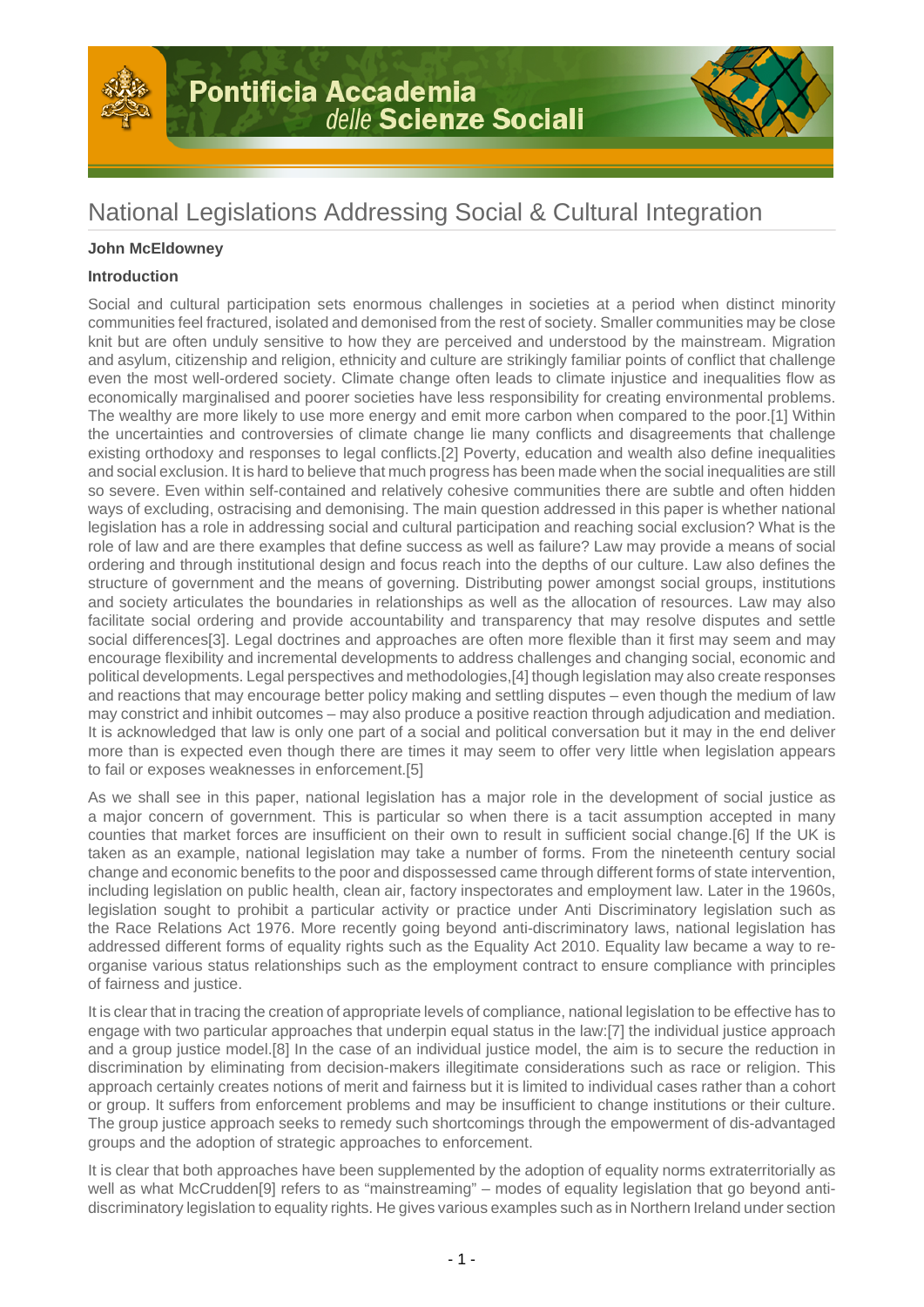75 of the Northern Ireland Act 1998, that introduced devolution, also stipulates that every public authority has the need to "promote equality of opportunity between certain individuals and groups". The categories are widely drawn to include religious belief, political opinion, racial group, age, marital status or sexual orientation between men and women. All forms of national legislation such as anti-discrimination legislation, human rights and equality laws may provide the means to address social, racial and religious discrimination. Beyond targeting such problems is it possible to achieve a more participative and integrated society?

Our starting point is to define terms and set the main focus of the paper in terms of achieving a participative society. An integrated society is aspirational and rests on ideals of diversity, to diminish extremism and intolerance as well as setting values for society as a whole. Law in all its applications and methods may have a part to play but it may fail to reach the underlying factors that limit cultural participation and contribute to a cohesive society.[10] Is it intrinsically impossible to address cultural problems through legal mechanisms?

The paper looks at the role of different forms of national legislation in setting common standards for social and economic integration through an analysis of historical developments such as the public health legislation of the nineteenth century. This is followed by discussion of the different forms of anti-discrimination legislation leading to the Equality Act 2010.[11] Finally there are some conclusions about the value and role of law, particularly the opportunities for social change through embracing the potential for legislation to encourage equal status law across a wide range of social, economic and political problems.

## **A Participative Society – Cultural and legislative Challenges**

The case for advancing participation is the belief that a country is stronger and more vibrant when each part contributes for the overall benefit of society. The common good prevails over the discordant voices of discrimination and sectarian conflict. Communities are stronger and more vibrant when contributions come from neighbourhoods, families and individuals. Private and voluntary sectors are each able to contribute to crossing different sectors of society, which may result in a more coherent society. Tackling extremism and violence is part of the challenge as well as all forms of racism and bigotry. Examples abound of divided societies where it is almost impossible to believe that there can be much hope of social cohesion. Brexit is indicative of the problem but it also systemic of the order in society and the feeling of isolation and lack of participation in government. There are serious concerns about increases in migration, and threats to employment are linked to fears about immigrants and immigration. Tracing the historical pathway upon which some progress has been made is useful, as it sets the key factors that contribute to integration. These are as follows: tackling intolerance and extremism; providing the mechanism for social mobility, participation and responsibility while addressing common ground that may foster integration.[12]

There are many examples where the challenge is to address the underlying economics of the social exclusion and discrimination. Social and cultural participation is particularly demanding when it comes to the poor and their needs. Even in the UK with a National Health Services a profile of users and their medical health highlights a number of trends. A recent Institute for Fiscal Studies Review, a well-respected economic think-tank in the UK, noted that:

But to the extent that ill health drives both health and socio-economic factors, particularly employment, earnings and income, it is no surprise that the poor use more health care.[13]

The social inequalities in society are replicated in the use made of the health service. This has given rise to a wide-ranging debate as to the best funding model for health care. Globally, the funding of expensive health care has raised issues about social inclusion amongst the less rich nations. Initial impressions are deceptive. The UK's National Health Service (NHS) has been set to receive increased funds between 2015-16 and 2019-2020 but there are many cost increases that largely offset the increases. The amount spent on health care is below the average of many European countries. In fact the Department of Health spending has decreased considerably below the spending needed to support upward spending demands. The *Institute* for Fiscal Studies also predicts that there is a real-terms cut to non NHS Department of Health Spending by 20.9%. During the same financial period there are major cuts in local authority spending on social care. The IFS estimated that there has been a real terms cut of 1.0% between 2009-10 and 2015-16. The impact for adults over 65 is greater than younger members of society. In the UK it is likely to be the case that the demands on health and NHS services will continue to rise and occupy a large proportion of national income.[14] This sets the parameters of discussion in terms of poverty, and the economic necessity to take positive action. Such contemporary issues have historical roots that are integral to the challenges of today. Despite the claim of a universal health service for everyone, the reality is somewhat different with many procedures rationed depending on the area of the country such services are being contracted for.

In August 2011 in a number of English towns and cities, civil disturbances highlighted the problem of deepseated anxieties. Such unrest may be exploited and used for political purposes that challenge established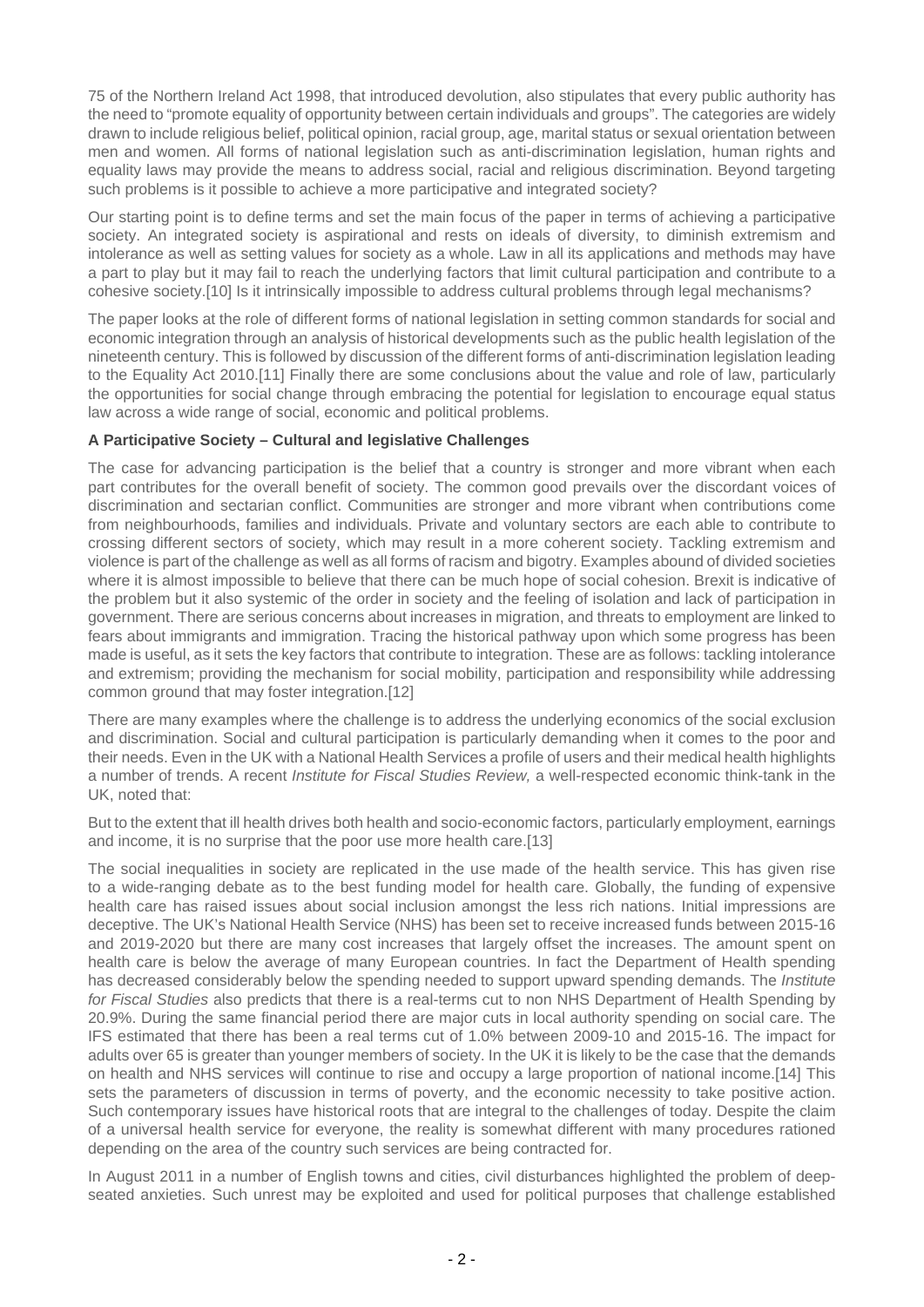thinking or orthodox analysis. Institutions often struggle to find a solution and may even contribute to the problem by making it worse. The Brexit decision to leave the EU leaves many questions unanswered about the future but also leaves a deeply divided society that will be difficult and challenging to integrate in a harmonious way. The UK has a long history of having to face challenges posed by strong nationalist beliefs in Ireland, Scotland and Wales with dissatisfaction over the imposition of laws that are not accepted. Discrimination on grounds of religion and politics dominated N. Ireland during the 1970s and resentment remains strong amongst many sections of society. In historical terms it may be that participation poses problems beyond the normal range of issues that are often contested, involving contract, conveyancing, family law and criminal law. In areas where conflicts arise – religion, poverty and ethnicity – law is limited in what role it may play and how. [15] Mainstreaming equal status laws has some powerful effects. In the example of Northern Ireland, legal protections of the minority secured peace and the basis for a new constitutional settlement that engaged with how government should be conducted under an administration composed of representatives from the unionist and nationalist traditions. This went beyond the traditional anti-discrimination approach in favour of equality arrangements that extend into positive obligations and duties. A Human Rights Commission with related protections was a major part of the Anglo-Irish Agreement and the outcome of the Easter Friday Agreement. In South Africa, for example, the ending of one party dominance and the emergence of Nelson Mandela, made it possible under the new South African Constitution for black rights to be protected in law.[16] Legal systems communicate with each other in many ways including the drafting of national legislation informed by rule of law principles and values.[17] Examples of states with newly engineered constitutions are South Africa (1996), Namibia (1990), Angola (1992), Mozambique (1990), Uganda (1995) and Swaziland (2006). There are also examples in the case of Zimbabwe (1976) and Cameroon (1972). These constitutions provide modern forms of constitutional protections. One of the critical aspects of the "remodelling" of Africa's constitutional arrangements is the role of an independent judiciary[18] and gives rise to considerable debate about the role of the judiciary within the interpretation of national legislation. The influence of law is not easily assessed and often overlooked in the rush to judgement about the values of society and their application. There are also regulatory approaches to social and economic problems such as the Modern Slavery Act 2015 that addresses the challenges of human trafficking. The Act sets the parameters for trafficking as a crime as well as addressing the victims of trafficking by affording them legal protection. Politicians often speak of greater control over immigration as a means of ensuring some form of influence over the size and scale of immigrant communities. Whatever the political rhetoric, the reality is that there are some communities that resist or are unwilling to participate.[19]

#### **The Role of National Legislation in Setting and Delivering Common Standards for Social and Economic Participation**

The history of the United Kingdom is also a history of immigration and change. Empire and its loss; economic power, rekindled and re-defined, has challenged the most sophisticated attempts to create social cohesion. Class, religious and ethnic differences remain and in many instances have become entrenched. The myth of self-contained indigenous peoples in small villages is not supported by historical research. Agrarian society differed substantially from those in urban settings. There are emerging principles of tolerance and fairness as well as equality and respect irrespective of social background, ethnic origin, religion, or gender.[20]

The UK's long-standing commitment to the rule of law has been a significant influence. The rule of law has not been easy to define at any one time but it has been interpreted to refer to general principles of justice.[21] In constitutional theory the rule of law upholds certain principles such as an independent judiciary and principles of fairness and proportionality and is linked to equality before the law. Law refers to the moral order of society or more formally the law of the land. St Paul recognised the need not to discriminate in widely drawn terms of equality and fairness before the law.

English legal history[22] is littered with examples of disabilities against many groups including Roman Catholics, Jews and Dissenters. Gypsies, in particular, were also the victim of discrimination and bad practice. It is hard if not impossible to reconcile with the rule of law and fairness. Despite legislative attempts to address the social conditions and requirements of various travelling people, there remain major obstacles to their participation in society.[23] It is clear that Britain has had to offset the theory of its laws with the realities of legal practice and the limitations of applying the law. Are there lessons from this analysis? It is clear that law and culture are not always ad idem. Reforming the former may not change the latter. Law may have an educative function but it terms of transformation it may take many generations.

Some examples of how national legislation comes about are instructive of the processes of law-making as well as revealing the necessity for sound policymaking. One early example stands out. In English law slavery was not abolished until 1772. This came about through Parliamentary pressure by various lobbying groups and the views of some judges, but judicial opinion was not in itself sufficient to have the law clarified. Judges could not define the law on their own or abolish slavery without the authority of Parliament. Parliament had to intervene. Legislation was passed and eventually given effect. Sadly slavery was not fully abolished in all its forms, rather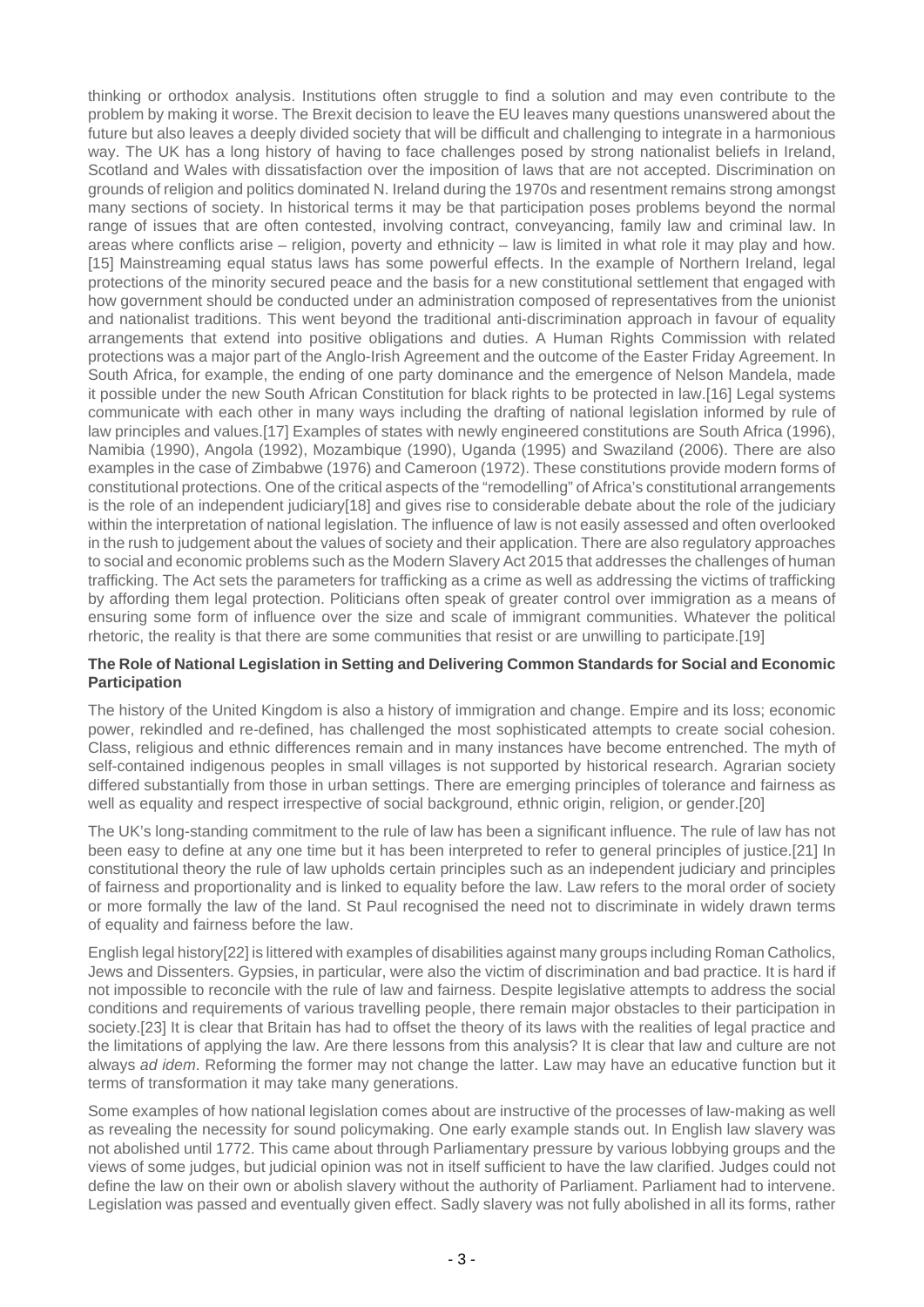it re-appeared in a more sophisticated form of human trafficking. Disappointingly law and legal solutions did not deliver all that was promised.

Historically it is hard to understand that a society that espouses the rule of law and due process should have been so reluctant and slow to address all forms of discrimination and unfairness. One suggestion is that England, as an island, was often both connected to the world but also surprisingly disconnected from Europe and, at times, the main influences of rights and liberties which it associated with the revolutionary France.[24] There is also an undue fascination with the history of Empire – its cruelties and subjugation. Attitudes to the EU and Europe have been ambiguous for many generations and often have been contradictory and self-deceiving. In contrast to the English common law tradition of judge-made law, countries under the civilian jurisdiction have codified law and the adoption of a positive legal tradition. Even here there were a great deal of pragmatic and often unprincipled legal doctrines that were rarely designed to protect and enhance equality. Even occasionally legal doctrines were linked to common moral and political preoccupations of the time but were too bound up with the protection of property rights, the maintenance of status and the values of market-led tradition that rarely brought Government intervention.

Britain struggled to find a common intellectual framework on which to set the boundaries for law and policy. Setting the parameters of the moral and legal order was a work in progress.[25] Major influences from the eighteenth century onwards that came to dominate policy approaches to legislation may be found in the writings of John Austin (1790-1859), Jeremy Bentham (1748-1832), Albert Venn Dicey (1835-1922), Leslie Stephens (1832- 1904) and J.S. Mill (1906-1873). Britain went through several periods of individualism up to 1870 and thereafter collectivism. Mill's monumental work On Liberty argued for the link between truth and liberty to become a firm objective of law and sound policymaking. Mill's influence permeated many aspects of public life[26] including the general socio-political framework addressing the nature and limits of power. Progression to a civilised society, in Mill's view, required addressing the legitimate exercise of power over the individual. Retraining the limits of bad conduct was an essential pre-requisite of creating a moral agency through the functions of law. Recognising the importance of law also acknowledged the role of the state in intervening in the lives of ordinary people. Setting limits on the tyranny of the majority is as important as setting limits on authoritarian power. Underlying the moral issues of law and liberty was the work of John Austin, whose analytical jurisprudence helped determine a methodology in legal reasoning that addressed the substantive law. Partly influenced by Bentham, Austin also drew on the work of Kant and Hugo.[27] Austin's scientific analysis questioned empirical facts, logical premises and the abstraction of legal materials into a systematic approach to seeing law as a series of rules that are capable of being addressed through legislation. Mill's construction of civil society, combined with Austin's analytical jurisprudence created an opportunity for national legislation on the understanding that many aspects of ordinary society might be improved. The result was that law was used as a tool to improve public health, including quality of life and poverty. Working conditions, the terms of employment, the quality of sanitation and the standards of good housing could be and were improved through national legislation.

How was national legislation capable of achieving such wide-ranging objectives? Social and economic progress resulted in a number of inspired legislative interventions and examples. In 1832 Michael Thomas Sadler's Select Committee Report on the Labour of Children in Factories and Edwin Chadwick's Report on Sanitary Conditions of the Labouring Population (1842) addressed serious social and societal problems in an innovative way. What had been characterised as "polite and commercial" moved to social responsibility and order. Moral change took time and social revolution especially industrialisation usually preceded it. Social welfare policy was slow in developing. A raft of other examples followed, such as the Regulation of Working Hours in 1833, the New Poor law of 1834 and the regulation of emigrant passenger traffic in 1835 were all steps towards recognition of social progress. Systemizing English law came from a number of influences. Blackstone[28] favoured adapting continental ideas and rights into common law practices. He reasoned that English law was "a science which distinguished the criteria of right and wrong". Bentham offered codification and principle-based analysis from general acceptance of a utilitarian sociology. Prevailing laissez faire economics were gradually remodelled under the influence of political economists. J.S. Mill's influential Principles of Political Economy, first published in 1848, brought practical aspirations while analytic jurisprudence offered law reform as a means of addressing social and economic problems. The methodology at work was contested. Originally classical political economy favoured abstract, deductive and universal rules that conveyed respect for objectivity and conserving what was achieved. This form of a priori inquiry formed a logical process of reasoning that reached conclusions from the premise that was known or assumed beforehand – theories based on assumptions had to conform to objective facts. Facts found through statistical data helped verify conclusions reached by abstract argument.

The sociological methodology of Augustus Comte[29] (1798-1857) whose influence was later absorbed in Mill's writing and became popularised by Frederic Harrison[30] further advanced the cause of a realistic analysis. This offered an alternative to abstract reasoning that took account of changing and often unpredictable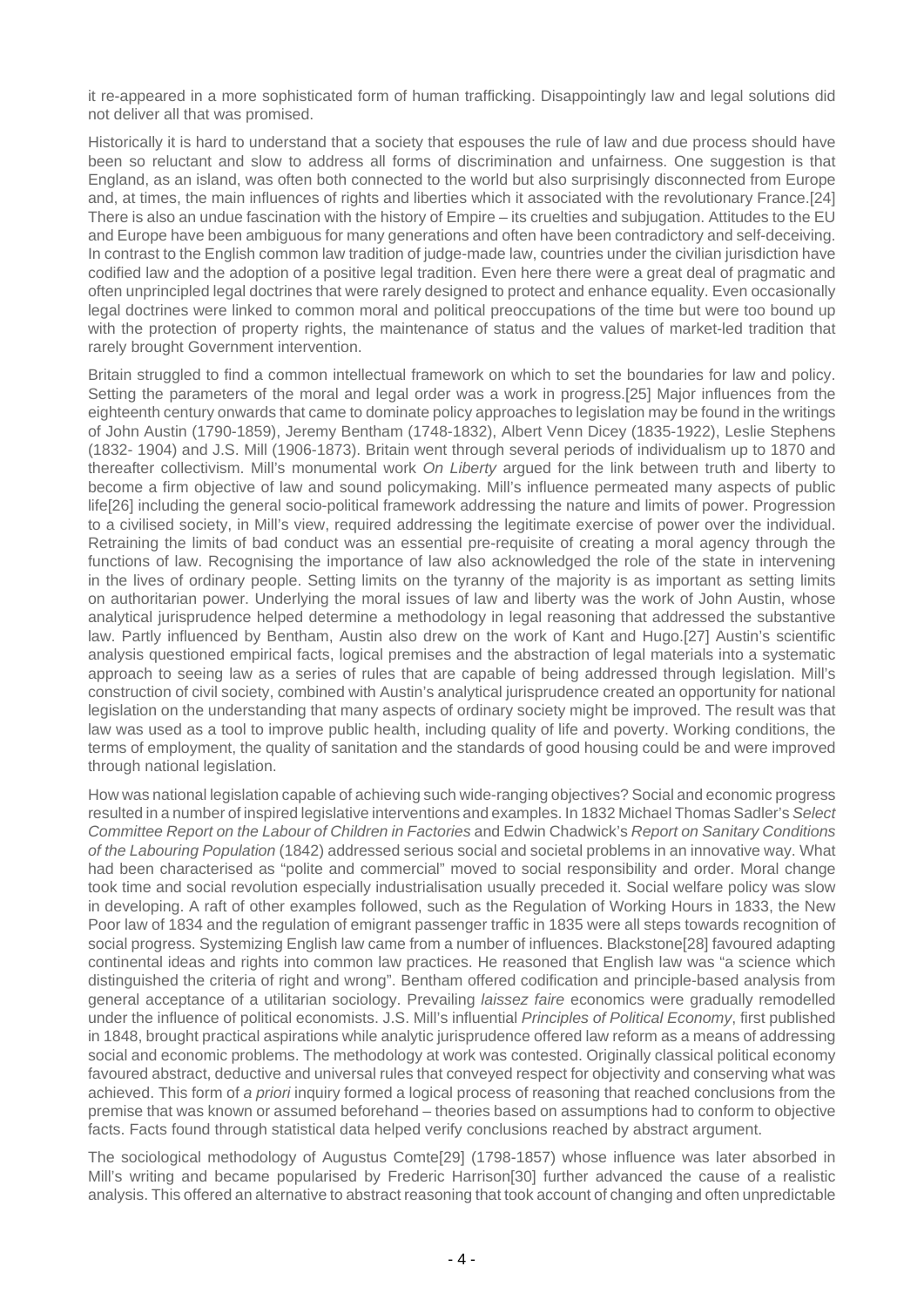outcomes. It also favoured a more subjective judgement.[31] German legal writers, such as Gustave von Hugo[32] (1764-1844), F.K. von Savigny[33] (1779-1861), and K.F. Eichorn[34] (1781-1854) varied in their adaptation of such ideas but were prominent figures for a broader social or national economics that would address the needs of the nation. They advanced the cause of understanding the general social environment as a means to achieve just laws in the evolution of ideas. Collective rather than individualist in outlook they offered an alternative to British classical political economic thinking. Rather than seeing matters as "static" they favoured greater pragmatism based on a rejection of the abstract method of reasoning in favour of a more realistic approach to the evolving nature of social problems. Maine's[35] influence was also important in terms of looking at how nature and law evolved and in that evolution how some relative standard for law might emerge. The 18th and 19th centuries were remarkable periods for scientific discovery[36] and statistical evaluation. The work of statistical study informed the science that often set the foundations of public health and environmental safety through the development of pollution controls. Science and law shared many similarities in their methodology, reliance on facts, presentation of evidence and the evaluation of standards. Even so, the science that contributed to regulating the environment was permeated by Victorian attitudes to safety, often based on trial and error. The building and construction techniques used for the great engineering projects of the 19th century are prime examples of this.[37] Scientific investigation was often reactive and scientific knowledge tended to grow from the latest findings arising from mistakes. In Victorian Britain science drove forward technological and industrial change as it still does today in new, and perhaps unexpected, ways.[38] Through the nineteenth and twentieth centuries science has provided the data and evidence necessary for evaluating social and economic phenomena. It has also created the opportunity for lawyers to adopt principles and procedures, and set standards that form the cornerstone of environmental law. In the last century the challenges that faced us in protecting the environment and human health have meant that environmental lawyers and scientists have had to adopt novel analytical and empirical strategies. The 20th century sciences of ecology and environmental science, of ecotoxicology and toxicology, of modelling and predicting long-term outcomes sometimes on global scales are surrounded by scientific uncertainty. This uncertainty has become endemic to environmental law and it has become imperative for science and law to work through dialogue and collaboration. Policy and law can be intertwined to address definable problems through legislative solution worked up over time.[39]

One legislative example is in protecting the environment. National legislation was highly dependent on evidence-based policy making. In the eighteenth century naturalists and collectors abounded, and catalogued and classified the biological and geological world at home and overseas.[40] Some of the greatest observations by naturalists such as Gilbert White[41] were made then and it is possible to trace the mapping of 'nature', the landscape and attempts to influence its future through conservation to this period.[42] In fact the beginning of the conservation movement dates from the eighteenth century and the influence Malthus.[43] The nineteenth century, however, saw the growth of the conservation movement reflected in a proliferation of societies dedicated to lobbying for the protection of buildings, birds and the protection of nature, often based on the observations of naturalists. Notable among these societies were the Selborne Society for the Protection of Birds, Plants and Pleasant Places (1885) and the Commons Preservation Society (1865), which was a forerunner of the National Trust for Places of Historic Interest or Natural Beauty.[44] Wildlife protection legislation was championed by these societies and by individual naturalists. The first success came in the Sea Birds Preservation Act 1869 and was followed by others setting out the foundation for nature conservation and wildlife protection.

The eighteenth century perception of the environment grew in other ways that are still of notable importance today. Statistics began to provide an important methodology that allowed collection and analysis of scientific data[45] and provided a technique to quantify the economic, social, agricultural and even environmental impact of industrialization and mechanization. In fact two important influences, those of William Petty and John Graunt, are apparent in this context from an earlier era. William Petty (1623-87) attributed to science the technical skills of "political arithmetic", and fostered the first empirical research. The mathematical analysis of economic and social problems was favoured by John Graunt (1620-74). Collectively known as "the science of political arithmetic", their work helped apply a generation of natural laws to the social sciences. There were three elements to "political arithmetic": first the collection of statistical data; second the application of statistical or empirical research to a particular problem, and, third, the development of natural laws that might predict outcomes from known data. The publication of the works of William Petty (1623-87) and John Graunt[46] (1620-74) in 1662 marked a new approach to the study of society.[47] Together Petty and Graunt provided the statistical facts that allowed the scientific identification and definition of problems, transforming understanding and enabling law to form solutions. Eighteenth century "political arithmetic" helped shape the way environmental laws were directed.

The revolution that transformed England from an agrarian to an industrial society continued into the next century[48] and the importance of statistical studies increased and substantially influenced law reform. There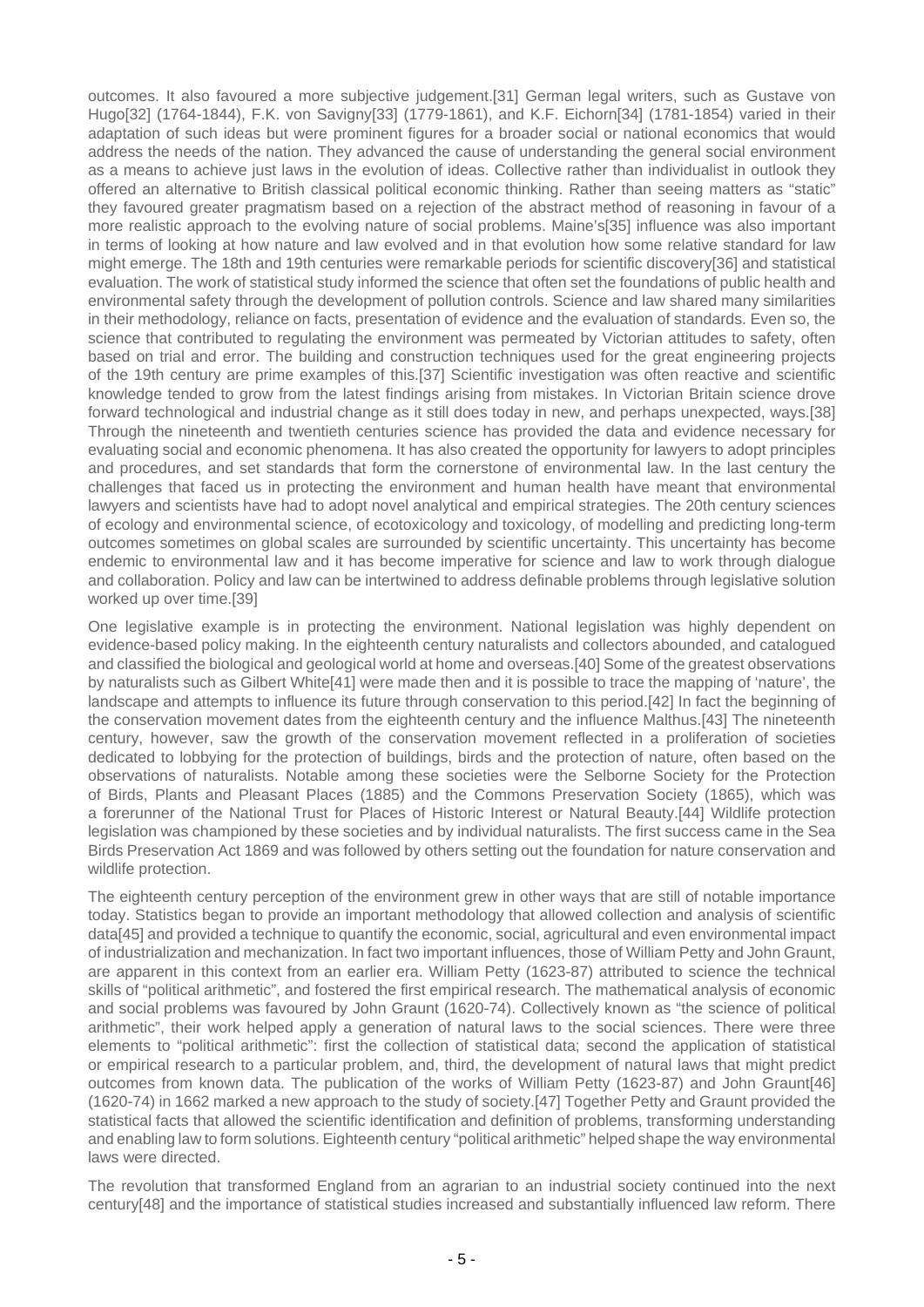were statistical studies on smallpox,[49] insanity and the causes of poverty. Local statistical surveys identified inadequate poor law provisions and Boards of Public Health were formed to fill the gaps. Water and sanitation systems proved inadequate in the face of the growth in new towns and cities and led to a variety of health problems including the 1831-2 cholera outbreak, which claimed 32,000 lives.[50] The poor sanitary conditions were identified in the 1842 Parliamentary Report on the Sanitary Condition of the Labouring Population of Great Britain, which perhaps marks the beginning of environmental legislation. The House of Commons became a focal point for the collection of statistics on societal concerns from poverty and crime to unemployment. Numerous statistical societies formed during the nineteenth century, including the British Association for the Advancement of Science (1833); the London Statistical Society,[51] renamed the Royal Statistical Society (1834); the Manchester Statistical Society (1833); the Statistical Society of Ulster that was established as part of the Belfast Natural History and Philosophical Society (1838); and the Social Inquiry and Statistical Society of Ireland, which began life as the Dublin Statistical Society (1847).[52] The statistical movement, as it became known, was both national and international, and multidisciplinary in character. Different disciplines, including science, law, history, philosophy, economics and statistics, combined to use statistical data for the study of social, economic and legal issues and alleviate social problems by lobbying for law reform.

The major intellectual influences behind the rise in environmentalism, at this time, were Bentham and Edwin Chadwick's concerns about public health. "Moral statistics" was at the forefront of the link between science and social science and was applied to education, crime and religion. Moralistic and environmentalist observations that sanitary reform and an improvement in living conditions would produce a more stable and thrifty working class were expounded, although not originated, by Chadwick.[53] The miasma theory is also a notable example of the influence of 'scientific' ideas on environmental law. The theory advocated the view, in fact not supported by the statistical data of the time and subsequently rejected, that the removal of all putrefaction would remove disease.[54] A series of Nuisance Removal Acts and the Public Health Act 1848 were introduced on the basis of this theory. Powers were given to local authorities to construct sewers, licence slaughterhouses and lodgings, and remove nuisances. The General Board of Health, a central government department, received default powers to regulate and enforce local authority powers and duties. Scientific theories and statistical study were, then, powerful influences on law reform and important catalysts for major legislative change. There are numerous further examples of this influence including the Sewage Utilisation Act 1865 and the Sanitary Act 1866, which gave local authorities additional powers to provide and maintain drains and sewers and established special drainage districts. The Public Health Act 1872 divided the country into sanitary areas and gave local authority enforcement powers. The Public Health Act 1875 consolidated the law on all aspects of public health[55] and formed the foundation of the modern law on public health. There were major changes in housing law as well, with local authorities given powers to demolish unfit housing and erect buildings for working class tenants.[56] The Housing, Town and Country Planning etc. Act 1876 created in embryo the development of a system of town and country planning[57] in Britain and came from concern that the problems of unregulated housing and overcrowding risked outbreaks of typhoid and cholera. Similarly, environmental health considerations became a major focus of legislation for food standards including the manufacture, sale and consumption of food and drink under the Adulteration of Food and Drugs Act 1872 and the Sale of Food and Drugs Act 1875.

The Poor Law Commissioners' reports show that statistics on disease and its causes were accumulated from local and national surveys and linked the medical science and social science of the time, providing a basis for law reform. Both official and private[58] statistical surveys co-existed and parliamentary select committees began to develop a statistical basis for parliamentary information. Government departments also began to collect statistical information. A Statistical Department, which gathered data on trade and manufacturers, worked from 1832 in the Board of Trade. This was followed by the establishment of statistical sections in the Colonial Office, the Home Office and the Inspector-General of Imports and Exports. A General Register Office was set up under the Registration Act 1836 and indexed, collated and recorded the returns on births, deaths and marriages. The foundation for the use of statistical and scientific data as an aid to the resolution of social and environmental problems was truly established.

The statutory provision to control environmental and health problems was influenced by the public and private collection of statistics and by science in other areas. In recognition of the growing problem from air pollution, particularly from industry,[59] there was a Royal Commission in 1876 into Noxious Vapours,

To inquire into the working and management of gas works and manufacture from which vapours and gases are given off, to ascertain the effect produced thereby on animal and vegetable life, and to report on the means to be adopted for the prevention of injury thereto arising from the exhalations of such acids, vapours and gases.

The outcome was the Alkali Acts of 1863 and 1868[60] intended to control emissions from part of the heavy chemical industry. It was these that created the first inspectorate. Other Royal Commissions were established to consider other environmental problems; one such was the 1874 Royal Commission inquiring into,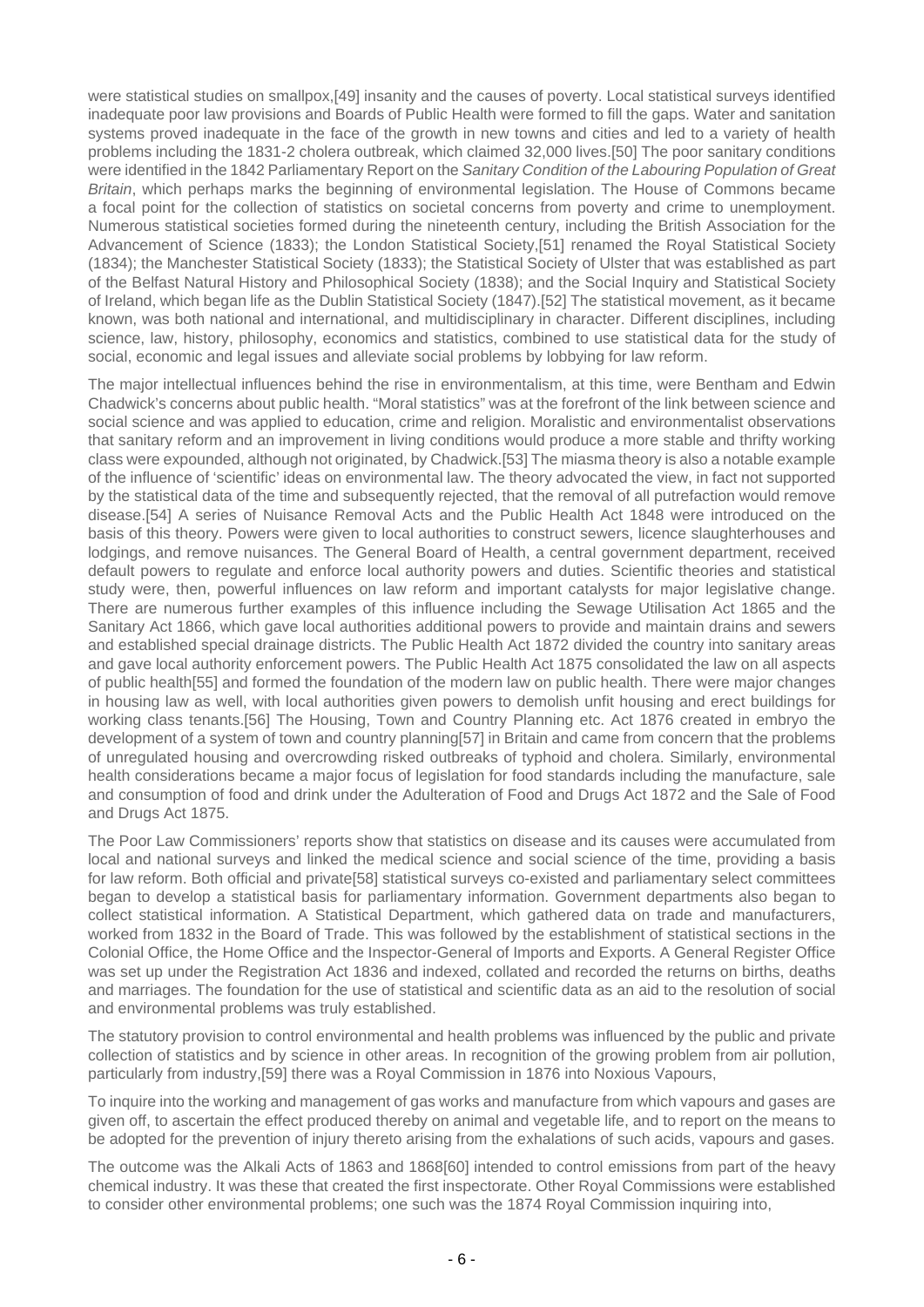what towns and places contributed to pollution of the River Clyde and its tributaries; how the sewage and refuse from such places could be got rid of without risk to public health or to the disadvantage of manufacture; and the best means of purification of the river.

In fact many of the urban and industrial rivers and waterways of nineteenth century Britain were in a similar state to the Clyde, highly polluted. The Rivers Prevention of Pollution Act 1876 brought forward the prevention and control of river pollution. This Act together with the Alkali Acts heralded the beginning of a pollution control strategy and laid the foundations of the "inspectorate" approach to solving environmental problems. The work of the Royal Commissions, the statistical societies and individuals collecting statistics recognised the important use of scientific statistics and data in support of law reform and in addressing environmental problems. They were in embryo the link between quantifiable scientific data and environmental law. Natural sciences, the terminology of the period, became subject to statistical analysis linked to statistical predictions that formed one basis for social and economic policymaking.

The period after the two world wars provided opportunities for re-assessment of the environment and environmental law.[61] Scientific influence at this time continued through the ecological movement and this led to the founding of the British Ecological Society in 1913.[62] The study of nature was no longer left to amateurs but rather ecologists such as Aldo Leopold[63] applied scientific methodology to the study of communities and habitats. It took considerable time, especially with the interruption of two World Wars, before environmental thinking became influential. An important centre point for the intellectual development of green issues came with the publication of Silent Spring[64] in the 1960s and The Ecologist in 1972. Voluntary organisations remained important in contributing to the development of environmental protection, e.g. the National Smoke Abatement Society, supplementing legislative and judicial initiatives. The twentieth century saw science contribute to environmental regulation by setting standards that addressed the problems of industrial and urban expansion.

The environmental and public health challenges caused by industrial and urban development, oil refineries, tinplate works and cement manufacturing came within the jurisdiction of the Alkali Inspectorate.[65] An even wider extension of the work of the Alkali inspectors came with the significant Clean Air Act 1956. This was a response to unprecedented pollution from smoke and fumes. The devastating smogs that struck London and urban conurbations in the 1940s and 50s brought a public outcry and parliamentary debate resulting a series of Ministry of Health enquiries followed by a full-scale enquiry under the chairmanship of Sir Hugh Beaver. The key recommendation of the Beaver Enquiry was to reduce smoke emissions by up to 80% in urban areas within 15 years. The enquiry linked the science of smoke and fume pollution to impacts on health and regulatory control. The Clean Air Act 1956 was the result. The Alkali Inspectorate pressed on further limiting grit and particulate emissions, and regulating emissions from steel and iron works. The underlying and diverse interactions between different emissions and their subsequent environmental impacts were recognised in a regulatory framework under The Control of Pollution Act 1974. This applied the scientific understanding that emission controls had to be integrated across air, land and water to be successful. It also adopted the "polluter pays" principle. This Act brought together concepts from science and law to provide effective environmental regulation.[66]

#### **Anti-Discrimination Legislation: National Responses**

The need for national legislation became apparent during the late 1960s in Britain. Immigration from India, Pakistan and the West Indies led to much racial tension and friction. Racial tensions increased and the Notting Hill riots in 1958 underlined the need for appropriate legal protection. The Race Relations Act 1965, modelled to some extent on the US Civil Rights Act 1964, made it illegal to discriminate on the grounds of race in specific public locations, pubs and dance halls. A new offence of incitement to racial hatred was established with conciliation procedures operating under the Race Relations Board, an independent body to oversee the legislation. The 1965 Act was a promising start but it failed to have sufficient enforcement powers. The Race Relations Act 1968 was an improvement on previous legislation, with a newly established Community Relations Commission and improved enforcement measures. The US experience proved instructive with lessons from the riots in the 1960s in Watts in Los Angeles. The 1968 Act also proved inadequate and the 1976 Race Relations Act extended the reach of the law to private clubs, as well as "patterns of discrimination" and discriminatory practices more generally. Both criminal and civil law remedies are now activated when there is any discrimination, with a Commission for Racial Equality established that may take up the complaints of an individual or group. Court cases may be facilitated by the Commission, though the case is taken by the individual complainant. Investigations may be undertaken and results published.

One important aspect of anti-discrimination strategies is in the public procurement of goods and services. The duty on local authorities under the Race Relations Act 1976 provided important restrictions on contracting procurement that was discriminatory. The Broadcasting Act 1990 created responsibilities on certain licence holders to make arrangements for promoting equality of opportunity between men and women. Equality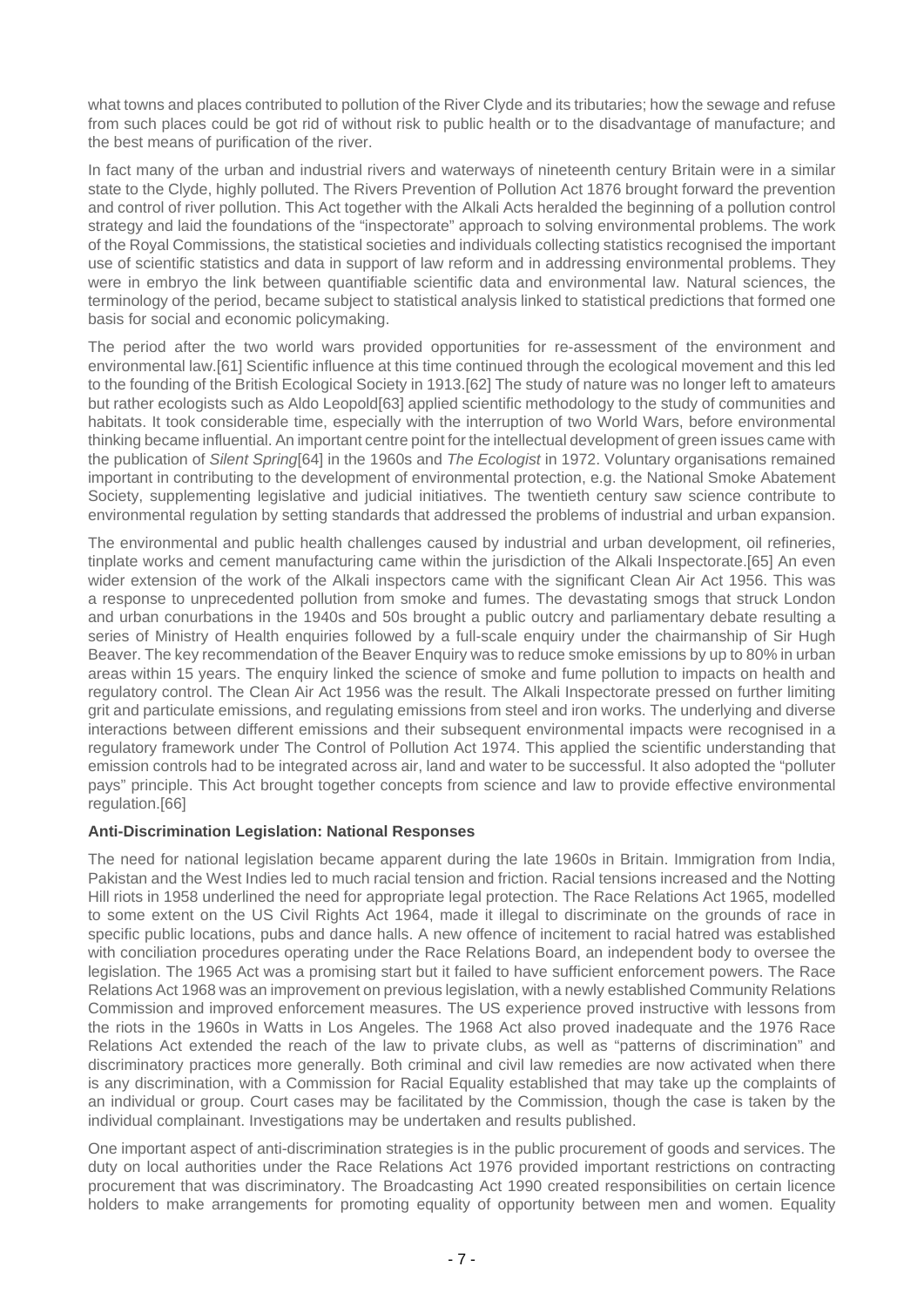principles extended beyond a narrow set of rules and procedures. The Race Relations (Amendment) Act 2000 followed the death of Stephen Lawrence, and required responsibilities to prevent racial discrimination to apply to a wide range of bodies.

## **The Rule of Law and the Equality Acts 2006 and 2010**

"Mainstreaming" the concept of equality is an important development in ensuring equality, diversity, and eliminating unlawful discrimination as well as protecting human rights. The Equality Act 2006 made it possible for a more holistic approach to be taken. The creation of the Equality and Human Rights Commission brought together the Commission for Racial Equality, the Equal Opportunities Commission and the Disability Rights Commission. The new Equality and Human Rights Commission allows for the enforcement of equality legislation on age, disability, gender religion, race and sexual characterisations under a single statutory body. The range of powers includes advice and guidance as well as research and publishing information. In addition, there are legal enforcement powers to ensure that the law is clear and rights and duties are being applied correctly. The aim is to set priorities and practices that enhance rights and, in certain cases, the use of courts or tribunals to ensure binding agreements. The range of activities undertaken by the Commission provides a widely drawn net of important social and economic problems that mitigate against participation in society by many groups on the basis of fairness and equality. Many of the ideas and principles may be found throughout many countries.

The Equality Act 2010[67] is a broadly drafted provision intended to offer a legal framework that addresses various forms of discrimination. Public authorities have a duty to have due regard for the need to eliminate discrimination, harassment and victimisation. The requirement is to have "due regard" to such matters as "age, disability, gender reassignment, pregnancy and maternity, race, religion or belief, sex and sexual disorientation". The width of the Act is its main benefit in setting a high level of tolerance relating to all aspects of social life and society. The defect is that very often the courts will struggle with interpretation and how best to give due regard to the issues raised by the Act. Interpreting the motives of decision-makers is complicated by the facts and the limitations on many public bodies to address such a wide range of issues in a satisfactory way. The legal duty is framed in terms of the minimum acceptable as well as the overarching responsibility set by the legislation. It is not a matter of "tick box" compliance. It is broadly defined in terms of material considerations that are relevant and are part of the statutory arrangements. This is potentially an onerous task that is time consuming but is an integral part of the decision making process as a whole.[68]

One important feature of the legislation is section 158 of the Act provides a positive duty that requires action in respect of employment. This is an unusual and important part of the legal system to change a duty to do something into a requirement to take positive action. Normally this might require a proactive step and would not normally be sanctioned by law. The UK legislation stops short of allowing positive discrimination. Instead, the Act provides a permissive framework to encourage good practice and to hope that voluntary action may be sufficient. Proportionate and reasonable, it is hoped that discriminatory practices and attitudes will be overcome by minimizing the disadvantage suffered by some. There are a wide category of protected persons including age; disability; gender reassignment; marriage and civil partnership; pregnancy and maternity, race, religion, or belief, sex and sexual orientation. The Act allows such groups to be targeted to provide protection and legal certainty about their status. This may also include policies on recruitment and promotion. Section 159 allows an employer to take a protected characteristic into consideration when deciding whom to recruit or promote. This can only be done where the candidates are as qualified as each other. The method adopted in the legislation is voluntary, allowing employers to make policy decisions. This has the benefit of slowly changing and influencing the employment culture. The disadvantage is that it falls short of the expectation set by many disadvantaged people that their disadvantage will be addressed and fairly treated on merit. Policymaking in this arena is difficult. Measuring the success of the legislation will also take time.

Legal rules and their application are likely to have limited affect. There are new situations where it is imperative to develop new strategies for future policymaking. The way forward is to provide flexibility. This is achieved through the Enterprise and Regulatory Reform Act 2013, which provides the use of an Order in Council to allow different aspects of discrimination to be considered and developed. The process involves carrying out a review of the main issues and then, if required, the introduction of new powers. There is an International Convention on the Elimination of All Forms of Racial Discrimination. One issue is whether caste may be a ground for discrimination. The findings of an Employment Appeal Tribunal[69] that caste could be a ground for discrimination marked an important step in broadening the scope of the protection of the law.

#### **Finding a legal framework for fair employment: The living wage and the Equality Act (Gender Pay Gap Information) regulations 2016**

Poverty reduction applies to many who are seemingly employed but receive small wages or, in the case of zerohour contracts, receive very little remuneration. The poverty line is currently at £7.85 per hour outside London,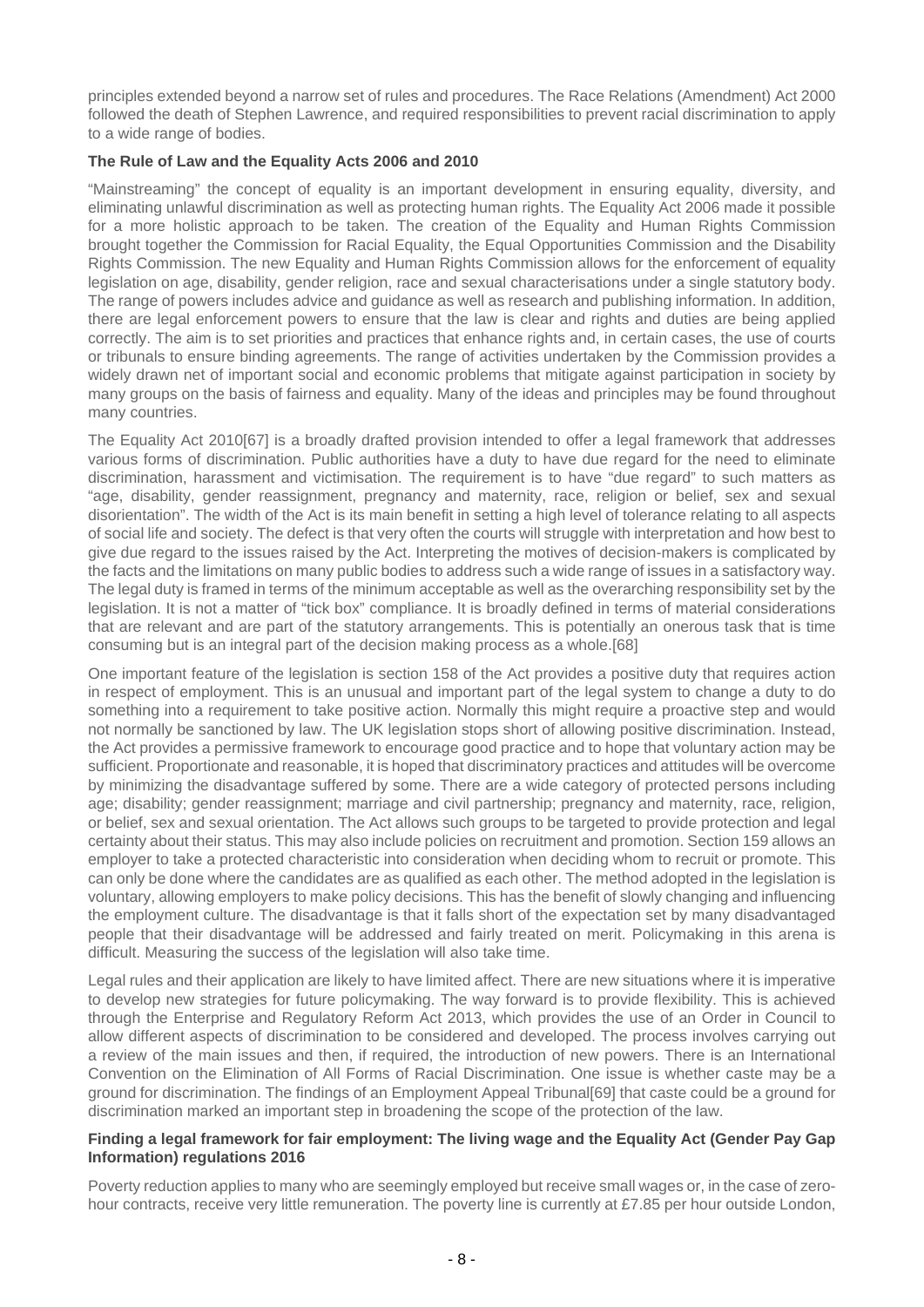and £9.15 in London. The National Minimum wage was set by legislation that set a legally enforceable standard for payments to employees. The living wage is an arrangement for payment that looks beyond the minimum wage and seeks to address low pay. The actual rates of low pay are falling since the 1970s, leaving many sectors badly off than ever before. In the hospitality industry 69% of workers are low paid; in retail 41%, with younger workers most seriously affected. Women are the largest group that are badly suffering from low pay. The decision to introduce a living wage was made in June 2013 and there are regular updates on performance. In theory, the living wage should help reduce poverty but it is too soon to tell whether or not this will be the outcome.[70]

The role of equality status is an important means of providing fairness. The new regulations address gender pay gaps by requiring private and voluntary sector employers in England, Wales and Scotland to provide pay details, including any bonus payments over the past financial year. The aim is to publish realistic data on the payments received by mean and women.[71] Mandatory pay reporting is intended to encourage steps in bringing together sufficient information on gender inequality. The use of a publication strategy is intended to address, through reputational damage and negative publicity, pay convergence as a means of promoting fairness and equality. There are also possible implications for any procurement issues in terms of government contracting and reputational damage when gender pay gaps are uncovered. Increasingly important are the varieties of financial and fiscal studies that reveal the challenges that confront social and economic inequalities. [72]

# **The Judiciary and the State**

The role of the judiciary is often decisive in interpreting national legislation.[73] Independent and separate from the other organs of government, the legislature and the executive,[74] it is the judiciary who provide guidance on the interpretation and implementation of the law. Most legislation is not subject to judicial scrutiny or interpretation because litigation does not always occur in areas where matters of interpretation are in dispute or are unclear.[75] Recently, Lord Thomas, the Lord Chief Justice of England and Wales, has concluded[76] how the judiciary are an important, but independent part of governing, providing through the application of the rule of law a coherent role in ensuring the interpretation of legislation follows the intention of parliament. Articulating the intention of Parliament is not easy, since it engages with policy even though the context of the interpretation of legality is the rule of law. Assessing intention may involve[77] the review of many documents, including parliamentary debates and government policy, that may help explain the way the legislation should be considered. In many instances there is some guidance on how legislation might be interpreted. Section 3 of the Human Rights Act 1998 requires a court or tribunal to give effect to legislation that is compatible with the European Convention on Human Rights. Uppermost in the mind of the judges is the need to take account of democratic principles, uphold the rule of law and prevent unnecessary or excessive executive power. Setting rules of interpretation within legislation is a means of giving advice and guidance on how legislation should be interpreted. Clear and understandable legislation is an important first step. Eliminating vagueness or uncertainty is also important. European Union legislation is particularly challenging, as it requires reading UK law in a way that is compatible with EU laws. This may call for some creativity in reading and interpretation, allowing the courts some discretion as to how to "read" words or add concepts that fit into the meaning of the words. This sets challenges in an effort to secure the proper functioning of legislation.[78] None of this is easy or indeed a guarantee of a better understanding of the complexity of technical and challenging legislation. It is simply a methodological approach that sets the means by which judicial discretion is to be understood. The point of legislation is that it conveys policymaking and choices set in the context of priority setting and economic values. This makes the value of legislation especially important in redressing the needs of poor against rich. It also partly explains why legislation may fall short of what is expected or intended, as judicial discretion is an important but also unpredictable element in implementing national legislation.

#### **Conclusions**

National legislation creates many opportunities for social reformers and political groups keen to see a more equal and participative society. The nineteenth century examples in the UK point to major social progress that can be achieved through legislation in areas such as public health, housing and sanitation, employment and education. Underlying the rationale for legal intervention is the realisation that market-led solutions are not reliable or dependable.[79] The limits of the market to halt or deter discrimination or change poverty reduction strategies have been clear since the 1950s and 1960s. If the lessons of market failures are difficult to learn, so is the ineffectiveness of government illustrated by the constantly shifting legislative interventions that are intended to remedy past shortcomings. The experience of anti-discrimination legislation in Britain is a slow learning curve of correcting past mistakes or defects in the legislation. Undoubtedly anti-discrimination legislation in the 1960s and 1970s has given rise to equality status and "mainstreaming" into many parts of the economy through legislation.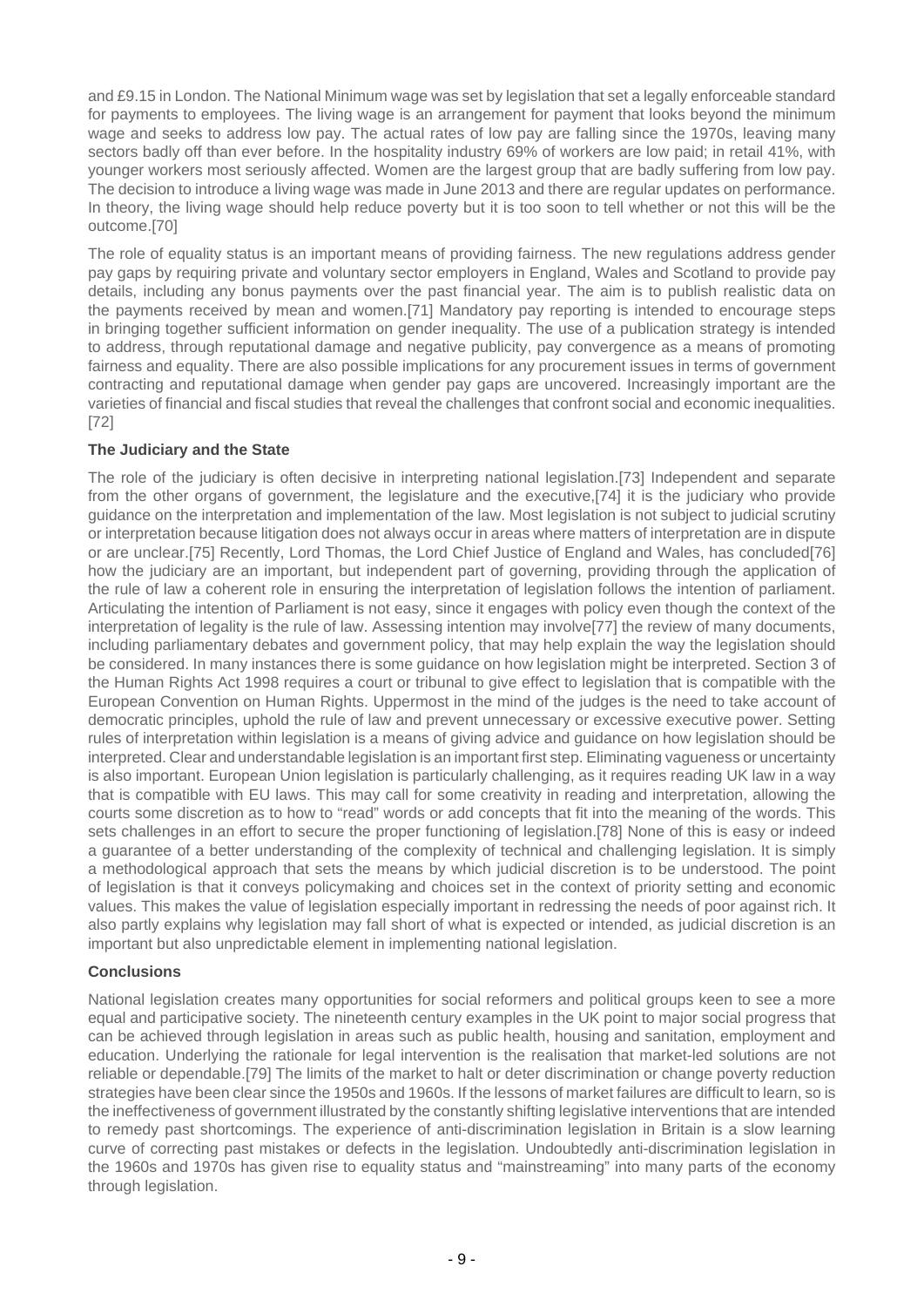Contemporary examples such as the Equality Act also point to the potential to make society fairer. Legal rights and obligations associated with equalities, rights and attempts to prevent discrimination and hate crime have some significance. As McCrudden[80] has shown, the development of status legislation, providing equality status to many groups and individuals, creates important links between policymaking and implementation strategies that build on the core elements of anti-discrimination legislation. Different approaches are evident based on an individual justice model as well as a group justice model. These approaches have been supplemented through international and intergovernmental approaches as well as the introduction of what is called "mainstreaming".[81] The latter has much potential to run. Fostering legal solutions may also provide a targeted and specific approach to certain social problems. There is also an important and powerful means of asserting community values and ensuring that there is solidarity and fraternity as an antidote to conflict, bitterness and divisions. There is an intuition that the promoting self-help and supporting voluntary groups may help mitigate the failures and shortcomings in the system of justice.[82] The role of law, despite its many and various limitations, provides a powerful means to persuade companies, and all sectors of public life, to engage in good behaviour that they would otherwise not have done. Yet the pattern of requirements is uneven and often open to interpretation. The research undertaken by the Human Rights and Equality Commission is indicative of just how much more progress is required and how hard this is likely to be.

National legislation has limitations as the problems lie much deeper in the political system and in the way society interacts with social and economic problems. The UK Government White Paper in 2012 makes the compelling point:

Today participation requires changes to society, not changes to the law. This means that building a more integrated society is not just a job for government. It requires collective action across a wide range of issues at national and local levels, by public bodies, private companies and, above all, civil society at large.[83]

The White Paper suggests that local civil leadership may have a role in enhancing participation in social change. The Localism Act 2011 gives local people the right to challenge public decisions based on community justice including even the running of local services. Local partnerships are also seen as a potential solution in the development of strategy for social integration. The White Paper envisages participation projects, tackling an assortment of issues, including the conditions for participation in long-term social and economic challenges. Political influences are overarching in the way they may set agendas and create opportunities. This may have limited the room for social and economic issues to be aired and discussed. The Equality Act shows many limitations in national legislation. Much of the Act is aspirational with uncertainty as to how to create a mandatory structure to eradicate inequality and create equal opportunities. Creating change is always going to be challenging in the light of the conflicting nature of expectations in society. In the context of Brexit, and a political movement to the right of centre in many countries, the directions for the future look unpromising. It is here that Churches and religious groupings at local, community and central levels must provide a fresh agenda. Responses to human trafficking and many initiatives associated with helping unaccompanied minors are indicative of public opinion and social concern at work. Participation relating to social, economic and cultural challenges is one of the most difficult problems that will have to be confronted in terms of all the dimensions of race, ethnicity and religious belief. The participation of society is difficult and challenging. Avoiding the difficult decisions will simply leave it to future generations to deal with the problem when it is perhaps insurmountable.

National legislation is an instrument of policy but implementation is another matter. Capacity is needed to carry through and meet strategies for the legislation to be successful. Credibility is required to engage with beliefs and expectations. Incentives are needed to overcome any gains or benefits from non-compliance. Engagement with obstacles or vested interest designed to prevent effective law is also essential. Perpetrators must be deterred and whistle-blowing must enable the law to be enforced. The powerful must be confronted with their wrongdoing and their moral and social responsibilities articulated.

National legislation is also an instrument of coordination. It allows certain behaviour to be encouraged through options and outcomes. Laws may create a change in social norms and the recalibration of social responsibilities. National legislation can create a culture of compliance. It may also facilitate the transplantation of laws from different countries and in certain specific areas create greater economic rights. E.P. Thompson noted that the "forms and rhetoric of law acquire distinct identity which may, on occasion, inhibit power and afford some protections to the powerless".[84] More recently Paul De Grauwe[85] has questioned how far will such binding or legal environmental constraints – such as on the control of climate change – be effective? Market-led solutions have not worked, leaving excessive inequality and large measures of financial instability. Effective national legislation must be underpinned by the setting of appropriate priorities, and this is the policy vacuum that needs to be addressed.[86]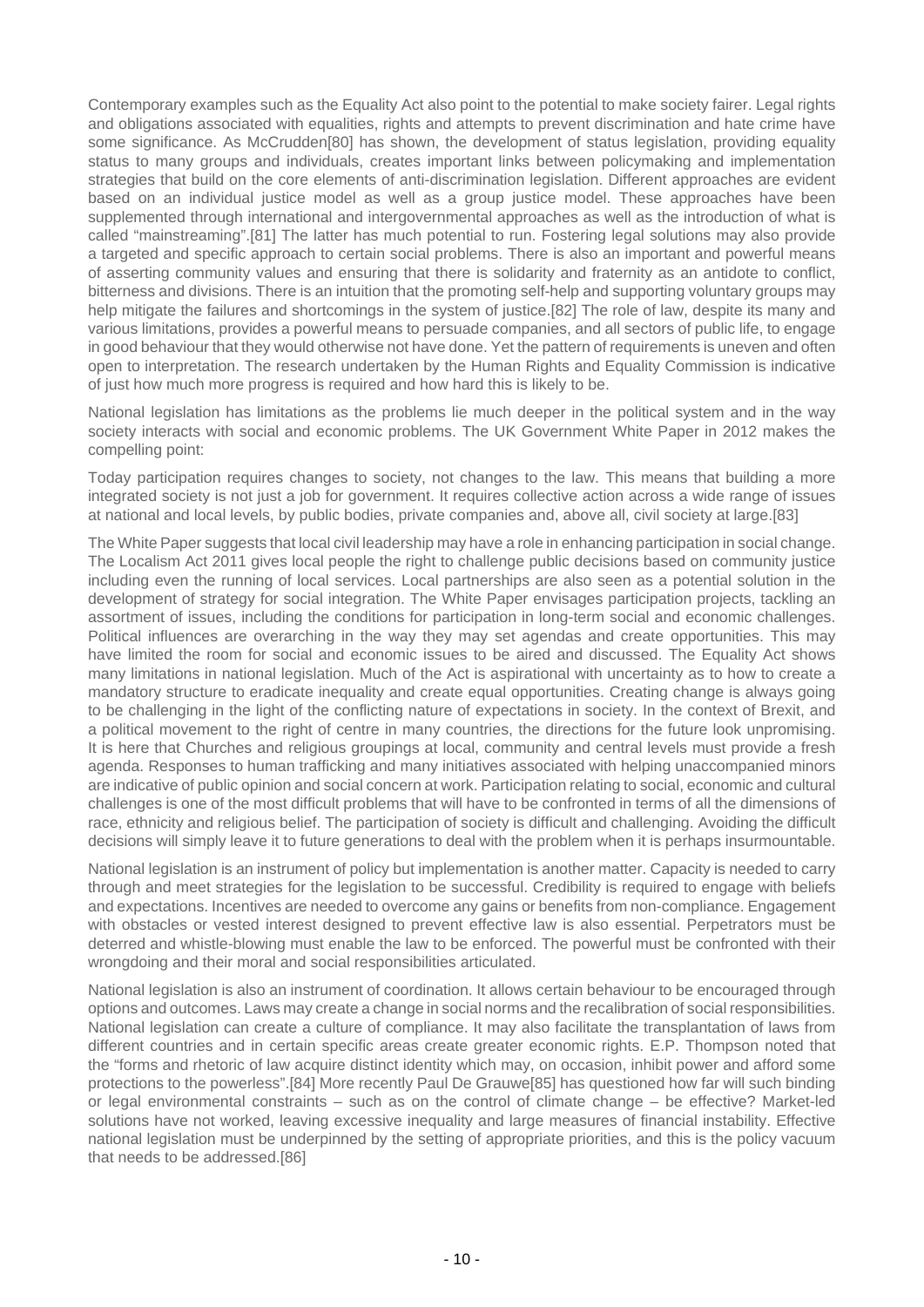End notes

[1][1] See: Sharon L. Harlan and others, "Climate Justice and Inequality" in Riley E. Dunlap and Robert J. Brule, Climate Change and Society, Oxford: Oxford University Press, 2015, p. 127.

[2][2] Elizabeth Fisher and others, "The Legally Disruptive Nature of Climate Change" (2017), Modern Law Review 173-201.

[3] World Bank Development Report, Governance and the Law, Washington: 2017.

[4] C. McCrudden, "Legal Research and the Social Sciences" (2006), 122 LQR 632.

[5][5] J. Jowell, "Of Vires or Vacuums: The Constitutional Context of Judicial Review" in C. Forsyth ed., Judicial Review, Oxford: Hart Publishing 2000. L. Fuller, "Adjudication and the Rule of Law" (1960) 54, Proceedings of the American Society of International Law at its Annual Meeting (1921-1969) 1, J. Habermas, Communication and the Evolution of Society Cambridge: Polity 1984, 178.

[6] Paul De Grauwe, The Limits of the Market: The Pendulum between Government and Market, Oxford: Oxford University Press, 2016.

[7] C. McCrudden, Buying Social Justice, Oxford: Oxford University Press, 2007 pp. 63-66.

[8] See Ibid., McCrudden chapter 3 and also see: C. McCrudden, D.J. Smith and C. Brown, Racial Justice at Work: The Enforcement of the Race Relations Act 1976 in Employment, London: Policy Studies Institute, 1991.

[9] K. Yeung, "The Private Enforcement of Competition Law" in C. McCrudden eds., Regulation and Deregulation: Policy and Practice Oxford: Oxford University Press, 1999 p. 37. C. McCrudden, D.J. Smith and C. Brown, Racial Justice at Work: The Enforcement of the Race Relations Act 1976 in Employment, Policy Studies Institute 1991.

[10] See J. McEldowney, "Comparative law, rights and the environment" in U. Baxi, C. McCrudden and A. Paliwala, Law's Ethical, Global and Theoretical Contexts, Cambridge: Cambridge University Press, 2015, pp. 196-212.

[11] Boyd Hilton, A Mad, Bad and Dangerous People? England 1783-1846, Oxford: Oxford University Press, 2008.

[12] Marco Goldomi and Michael A. Wilkinson, The Material Constitution, London School of Economics 20/2016, LSE Working Papers, London: LSE. M. Loughlin, "Political Jurisprudence" (2016) 16, Jus Politicum 15.

[13] R. Cookson and others, "Socio-Economic Inequalities in Health Care in England" (2016), Fiscal Studies Vol. 37 (4) pp. 371-403. At p. 397.

[14] Institute for Fiscal Studies, The IFS Green Budget (February, 2017) pp. 176-7.

[15] See: Hanna Lerner, "Making Constitutions in Deeply Divided Societies" (2013), Public Law 201. James Tully and Alain G. Gagnon (eds.), Multinational Democracies Cambridge: Cambridge University Press, 2001. Mark Tushnet, Taking the Constitution Away from the Court, Princeton University Press, 1999. Stephen Tierney, Constitutional Law and National Pluralism, Oxford: Oxford University Press, 2004.

[16] T.J. Pempel ed. *Uncommon Democracies: The One-Party Dominant Regimes*, Ithaca: Cornell University Press, 1990. Arend Lijphart, Democracies: Patterns of Majoritarian and Consensus Government in Twenty One Countries, New Haven: Yale University Press, 1984. Jean Blondel, "Party Systems and Patterns of Government in Western Democracies" (1968), Canadian Journal of Political Science Vol. 1 No. 2, pp. 180-203. See: Valery Ferim, "Flaws in Africa's One-Party Democracies: The Case of Cameroon and South Africa" (2010), Cameroon Journal on Democracy and Human Rights 28. Dennis P. Patterson, "The Strategy of Dominant Political Parties: Electoral Institutions and Election Outcomes in Africa" (2011), American Political Science Association. Hanna Lerner, Making Constitutions in Deeply Divided Societies, Cambridge: Cambridge University Press, 2012. Andrew Feinstein, After the Party: Corruption, the ANC and South Africa's Uncertain Future, 2010. Also see Anthony Butler, Paying for Politics: Party Funding and Political Change in South Africa and the Global South (2011). Binneh Minteh, Democratization and Political Instability in West Africa 1960-2010: Post-Independence Pluralist Coercive One Party Rule: Coups, Conflicts and Democratization (2010). Valery Ferim, "Flaws in Africa's Dominant One-Party Democracies: The Case of Cameroon and South Africa" (2010), CJDHR Vol. 4 no. 1, pp. 28-41.

[17] Charles Manga Fombad, "A Preliminary assessment of the prospects for judicial independence in post-1990 African Constitutions" (2007), Public Law 233. C. Larkins, "Judicial Independence and Democratization: A Theoretical and Conceptual Analysis" (1996) 44(4), American Journal of Comparative Law 605.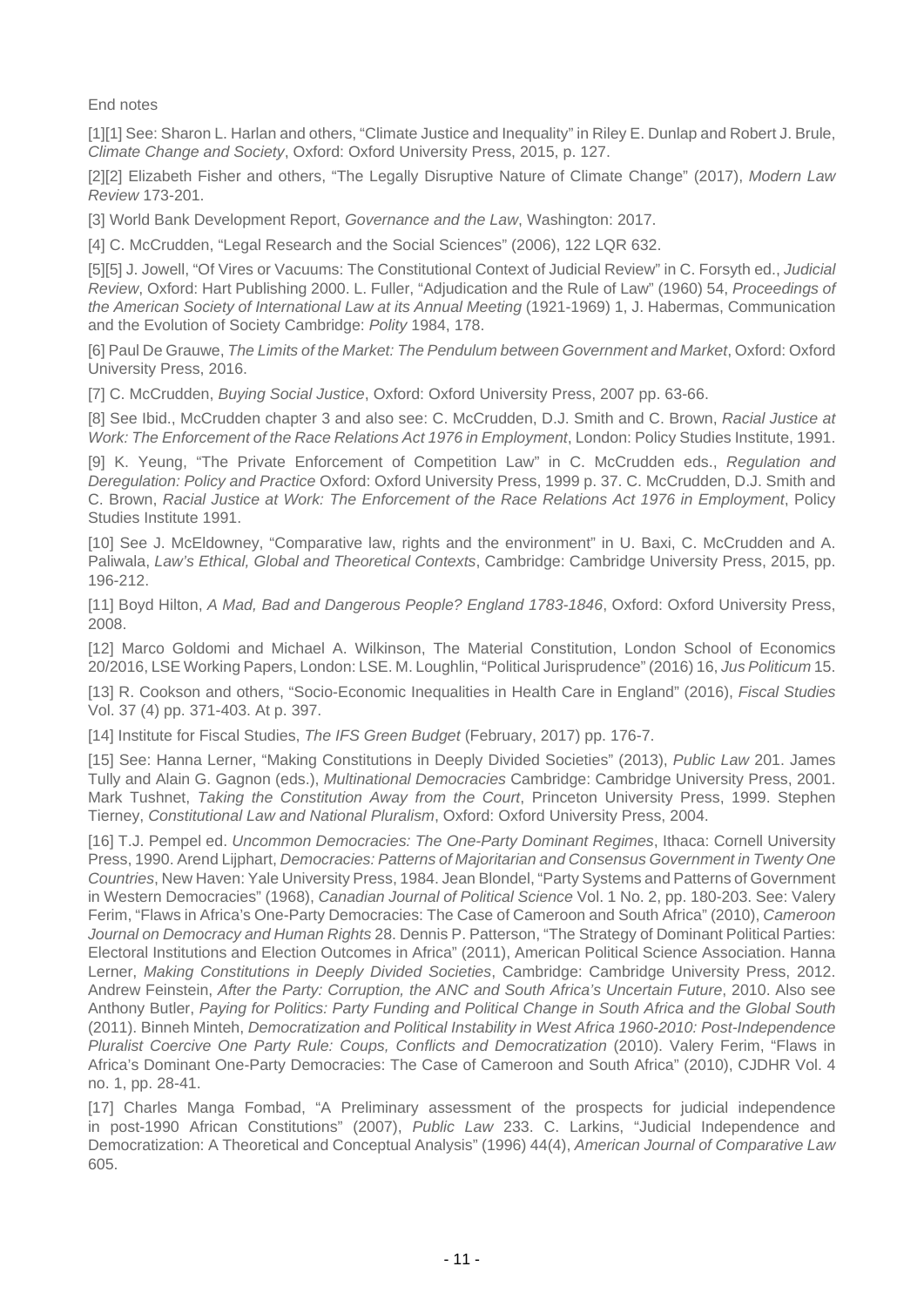[18] P. Russell and D. O'Brien, Judicial Independence in the Age of Democracy: Critical Perspectives from Around the World University of Virginia, 2001. Justice Nicholson, "Judicial Independence and Accountability: Can they Co-exist?" (1993) 67, A.L.J. 404.

[19] M.Blyth, Austerity: The History of a Dangerous Idea, Oxford: Oxford University Press, 2013.

[20] Stefan Collini, Public Moralists, Oxford: Oxford University Press, 2006. S. Romano, The Legal Order Routledge, 2017.

[21] Lord Bingham, The Rule of Law, London: Penguin, 2010.

[22] Michael Lobban, The Common Law and English Jurisprudence 1760-1850, Oxford: Clarendon Press, 1991.

[23] See: Somerset's Case (1770), 20 St T. 1.

[24] See: Robert Tombs, The English and Their History, London: Penguin Allen Lane 2014, pp. 871-5.

[25] This is a revised version of some of the main issues discussed in: J.F. McEldowney and S. McEldowney. "Science and Environmental Law: Collaboration across the Double Helix", (2011) 13(3), Environmental Law Review, pp. 169-198.

[26] Dotum Ogunkoya, "John Stuart Mill's 'Harm Principle' as the foundation for healthy social relations" (2011) Vol. 14 (17), The Journal of International Social Research 516-33.

[27] Hugo, Lehfbuch des Naturrechts, al seiner Philosophie des positive Rechts (Berlin, 1819).

[28] William Blackstone (1723-1880), scholar and legal intellectual.

[29] Auguste Comte (1798-1857), French philosopher, Cours de Philosophie positive, 6 volumes, 1930-1842 and Système de Politique Positive (1851-1854) His positivism and vision for humanity brought religious zeal and enthusiasm without formal religious beliefs.

[30] Frederic Harrison (1831-1923).

[31] Charles-Louis de Secondat, Baron de La Brède et de Montesquieu (1689-1755), French philosopher and author of De l'esprit des lois (1748).

[32] Gustave von Hugo (1764-1844).

[33] Fredrich Karl von Savigny (1779-1861), Law Professor at Marburg engaged in the Commission for revising the Prussian Code (1810-42).

[34] K.F. Eichorn (1781-1854).

[35] Sir Henry Maine (1822-1888), Jurist and historian. H. Maine, *Early Law and Custom* (1883).

[36] Bill Bryson (Ed.) Seeing Further. The Story of Science & The Royal Society. The Royal Society, Harper Press, London (2010).

[37] K. Baker, Condorcet: From Natural Philosophy to Social Mathematics, Chicago: University of Chicago Press, 1975, Gerd Gigerenzer et al., The Empire of Chance: How Probability Changed Science and Everyday Life, Cambridge: Cambridge University Press, 1989.

[38] Today, for example, the commercialisation of nanotechnology has posed substantial regulatory problems and GM technology, cloning technologies and, most recently, synthetic biology have raised difficult social, ethical and governance issues.

[39] Richard J. Lazarus, *The Making of Environmental Law*, Chicago and London: University of Chicago Press, 2004, p. 1.

[40] For an excellent discussion of these collectors and their significance see Richard Fortey, Archives of Life: Science and Collections, in Bill Bryson, Seeing Further. The Story of Science & The Royal Society. London, Harper Press 2010, pp. 184-201.

[41] Gilbert White, The Natural History of Selborne, Richard Mabey (Ed.), Penguin Books, London, 1977 (first published 1788-9).

[42] See: B.W. Clapp, An Environmental History of Britain, Longman: London and New York, 1994, p. 1. Clapp attributes the use of the term conservation to Bertrand Russell in the 1950s. H. Gardner, The Mind's New Science, New York, 1985.

[43] Thomas Robert Malthus, (1766-1834), Principles of Population: London, 1798.

[44] Christopher Rootes, Nature Protection Organisations in England. In W.T. Markham and C.S.A. van Koppen (eds.), 'Protecting Nature: Networks and Organizations in Europe and the United States', 2007, Edward Elgar, Cheltenham, pp. 34-62.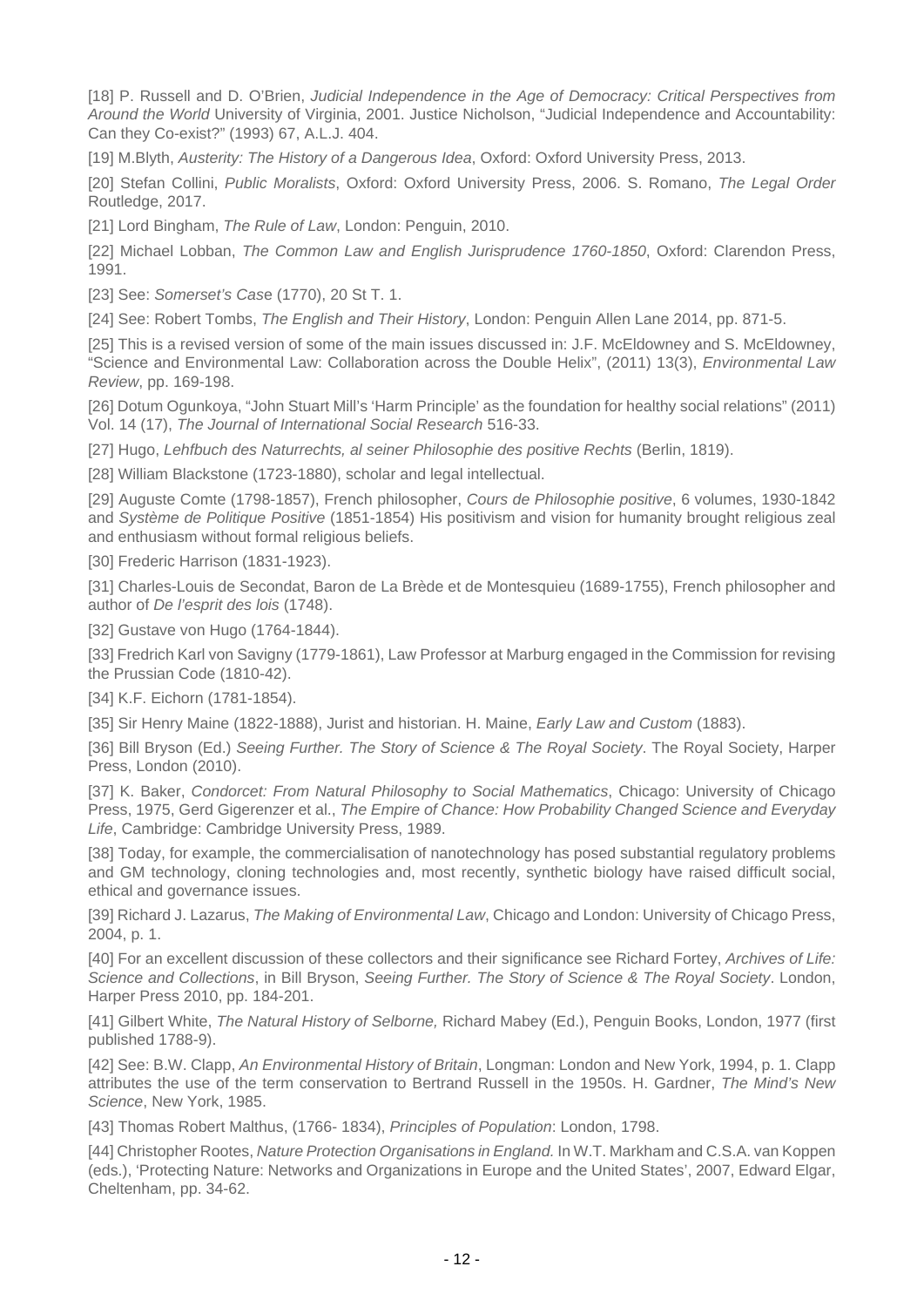[45] See William Petty (1623-87) and John Graunt (1620-1647), two of the founders of the study of statistics.

[46] Natural and Political Observations on the Bills of Mortality, London, 1662.

[47] M.J. Cullen, The Statistical Movement in Early Victorian Britain, Harvester, 1975, pp. 1-6.

[48] W.M. Frazer, A History of English Public Health 1834-1939 (1950). R.A. Lewis, Edwin Chadwick and the Public Health Movement 1832-1854 (London, Longman, 1952). M.W. Flinn, Public Health Reform in Britain, Macmillan London, 1968). Evans, op. cit. p. 12. Joel Mokyr (ed.) The Economics of the Industrial Revolution (1985), U.S.A., Rowman & Littlefield Publishers. Abbott Payson Usher, An Introduction to the Industrial History of England, Boston: Houghton Mifflin Company, 1920.

[49] William Black, Observations Medical and Political on the Smallpox (London, 1830).

[50] Francis McManus, Environmental Health Law, Blackstone Press, 1994, p. 4.

[51] The Statistical Society of London had set up a census committee which included in the membership William Farr and G.R. Porter.

[52] Professor R.D.C. Black, History of the Society, The Statistical and Social Inquiry Society of Ireland, Centenary Volume 1847-1947, Dublin, 1947. The Dublin Society had a large number of prominent Irish lawyers among its membership and its international dimension was reflected in the honorary membership offered to John Stuart Mill and Nassau Senior in 1849.

[53] Cullen, op. cit., p. 63.

[54] Francis McManus, *Environmental Health Law*, Blackstone Press, 1994, p. 3.

[55] In Scotland see the Public Health (Scotland) Act 1897.

[56] See the Housing of the Working Classes Act 1885 and 1890. Also see the Shaftesbury Act 1851 and the Torrens Act 32 & 32 Vict. c. 130.

[57] See: The Town and Country Planning Act 1947.

[58] The best examples given by Cullen, op. cit., p. 23, were the various leading hospitals; Bethlem, Greenwich, St Thomas's, St Bartholomew's and St Luke's.

[59] A description of the problems of air pollution at this time can be found in B.W. Clapp, An Environmental History of Britain since the Industrial Revolution, Longman, Essex 1994, pp. 19-32.

[60] See: The Alkali, etc., Works Regulation Act 1906.

[61] The earliest town and country planning laws came with the Housing, Town Planning etc. Act 1909 with Local authority powers. The Town and Country Planning Act 1947 introduced after the Second World War became the basis for the rebuilding of new towns and cities. The National Parks Commission (later to become the Countryside Commission) was established. This initiative followed the approach in the USA in setting up National Parks, which was seen as a success in providing a safe haven for wild life and biodiversity.

[62] The Journal of Ecology began life in 1927 under the auspices of the British Ecological Society.

[63] Aldo Leopold (1887-1948), American ecologist and environmentalist author of Game Management (1933) and the Sand County Almanac (1949) and Professor of the University of Wisconsin. Regarded as the father of wildlife ecology and one of the most influential conservation thinkers of the 20th Century.

[64] Also see Rachel Carson, Silent Spring, London: 1962, one of the first studies to show the impact of pesticides on the environment.

[65] See: The Alkali Act 1863 and background: A. Markham, A Brief History of Pollution, London: Earthscan, 1994. Royal Commission on the Pollution of Rivers, Third Report, The Rivers Aire and Calder (1867), Cmnd. 3850.

[66] One common problem was noise and its effects on the community. Rushmer v Polsue and Alfieri Ltd., [1906] 1 Ch. 234 allowed an injunction for loss of sleep accepted by the courts on the basis of scientific information about noise and its measurement.

[67] House of Commons Briefing Paper, The Equality Act 2010 Caste Discrimination Number 06862 (21 November 2016).

[68] See: T and V v UK (200) 30 EHRR 493. R (Fawcett Society) v Chancellor of the Exchequer [2010] EWHCC 3522.

[69] Chandhok and Anor v Turkey [2014] UKEAT 0190.

[70] House of Commons Library Briefing Paper, Number 06675 (12 June 2015), The Living Wage.

[71] The obligation applies to any firm or employment activity with at least 250 employees.